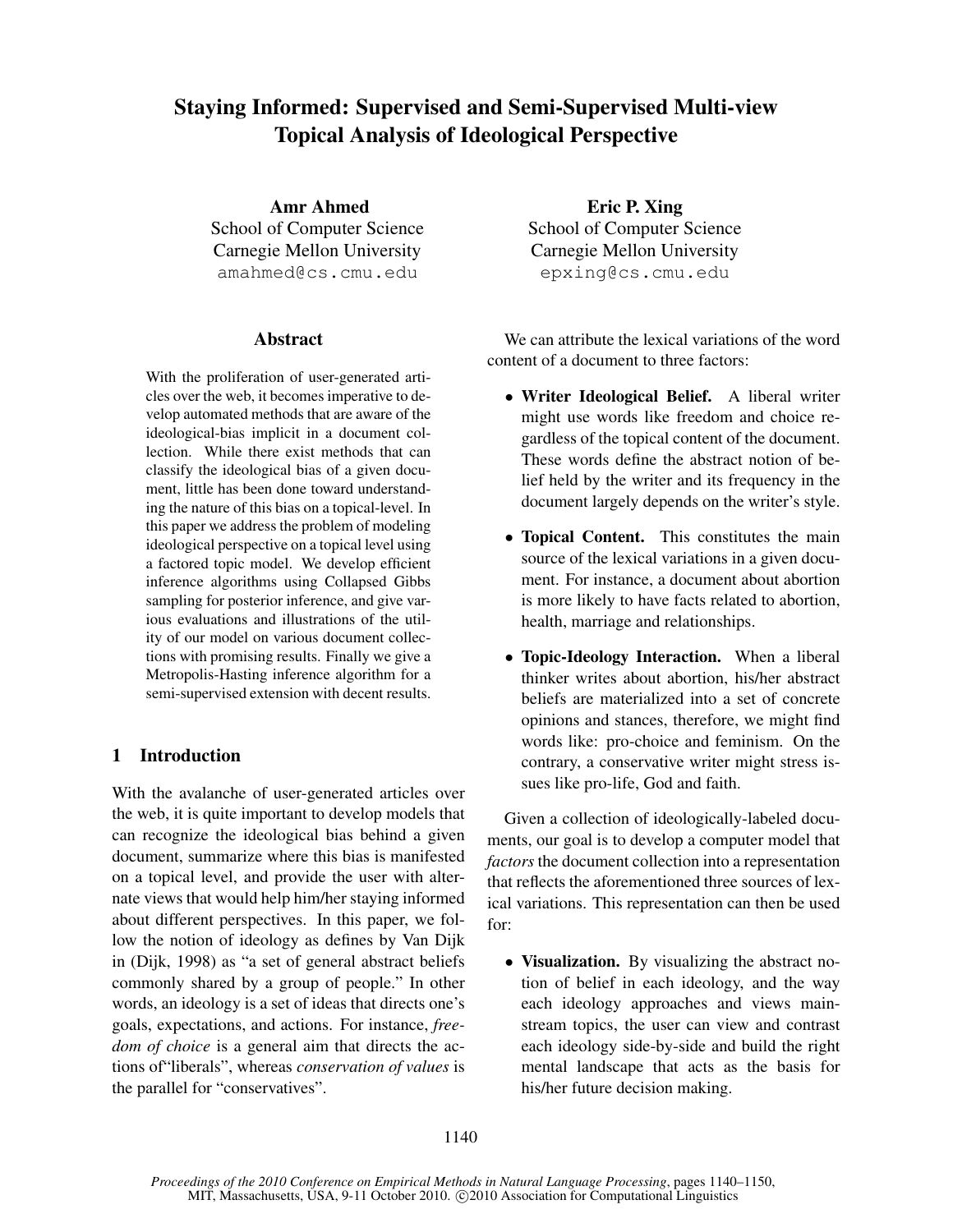- Classification or Ideology Identification. Given a document, we would like to tell the user from which side it was written, and explain the ideological bias in the document at a topical level.
- Staying Informed: Getting alternative views<sup>1</sup>. Given a document written from perspective A, we would like the model to provide the user with other documents that represent alternative views about the same topic addressed in the original document.

In this paper, we approach this problem using Topic Models (Blei et al., 2003). We introduce a factored topic model that we call multi-view Latent Dirichlet Allocation or mview-LDA for short. Our model views the word content of each document as the result of the interaction between the document's idealogical and topical dimensions. The rest of this paper is organized as follows. First, in Section 2, we review related work, and then present our model in Section 3. Then in Section 4, we detail a collapsed Gibbs sampling algorithm for posterior inference. Sections 5 and 6 give details about the dataset used in the evaluation and illustrate the capabilities of our model using both qualitative and quantitative measures. Section 7 describes and evaluates the efficacy of a semi-supervised extension, and finally in Section 8 we conclude and list several directions for future research.

# 2 Related Work

Ideological text is inherently subjective, thus our work is related to the growing area of subjectivity analysis(Wiebe et al., 2004; Riloff et al., 2003). The goal of this area of research is to learn to discriminate between subjective and objective text. In contrast,in modeling ideology, we aim toward contrasting two or more ideological perspectives each of which is subjective in nature. Further more, subjective text can be classified into sentiments which gave rise to a surge of work in automatic opinion mining (Wiebe et al., 2004; Yu and Hatzivassiloglou, 2003; Pang et al., 2002; Turney and Littman, 2003; Popescu and Etzioni, 2005) as well as sentiment analysis and product review mining (Nasukawa and Yi, 2003; Hu and Liu, 2004; Pang and Lee, 2008; Branavan et al., 2008; Titov and McDonald, 2008; Titov and McDonald, 2008; Mei et al., 2007; Ling et al., 2008). The research goal of sentiment analysis and classification is to identify language used to convey positive and negative opinions, which differs from contrasting two ideological perspectives. While ideology can be expressed in the form of a sentiment toward a given topic,like abortion, ideological perspectives are reflected in many ways other than sentiments as we will illustrate later in the paper. Perhaps more related to this paper is the work of (Fortuna et al., 2008; Lin et al., 2008) whose goal is to detect bias in news articles via discriminative and generative approaches, respectively. However, this work still addresses ideology at an abstract level as opposed to our approach of modeling ideology at a topical level. Finally, independently, (Paul and Girju, 2009) gives a construction similar to ours however for a different task  $2$ .

# 3 Multi-View Topic Models

In this section we introduce multi-view topic models, or mview-LDA for short. Our model, mview-LDA, views each document as the result of the interaction between its topical and idealogical dimensions. The model seeks to explain lexical variabilities in the document by attributing this variabilities to one of those dimensions or to their interactions. Topic models, like LDA, define a generative process for a document collection based on a set of parameters. LDA employs a semantic entity known as *topic* to drive the generation of the document in question. Each topic is represented by a topic-specific word distribution which is modeled as a multinomial distribution over words, denoted by Multi $(\beta)$ . The generative process of LDA proceeds as follows:

- 1. Draw topic proportions  $\theta_d | \alpha \sim \text{Dir}(\alpha)$ .
- 2. For each word
	- (a) Draw a topic  $z_n|\theta_d \sim \text{Mult}(\theta_d)$ .
	- (b) Draw a word  $w_n | z_n, \beta \sim \text{Multi}(\beta_{z_n}).$

In step 1 each document  $d$  samples a topic-mixing vector  $\theta_d$  from a Dirichlet prior. The component  $\theta_{d,k}$ 

<sup>&</sup>lt;sup>1</sup>In this paper, we use the words ideology, view, perspective interchangeably to denote the same concept

<sup>&</sup>lt;sup>2</sup>In fact, we only get to know about this related work after our paper was accepted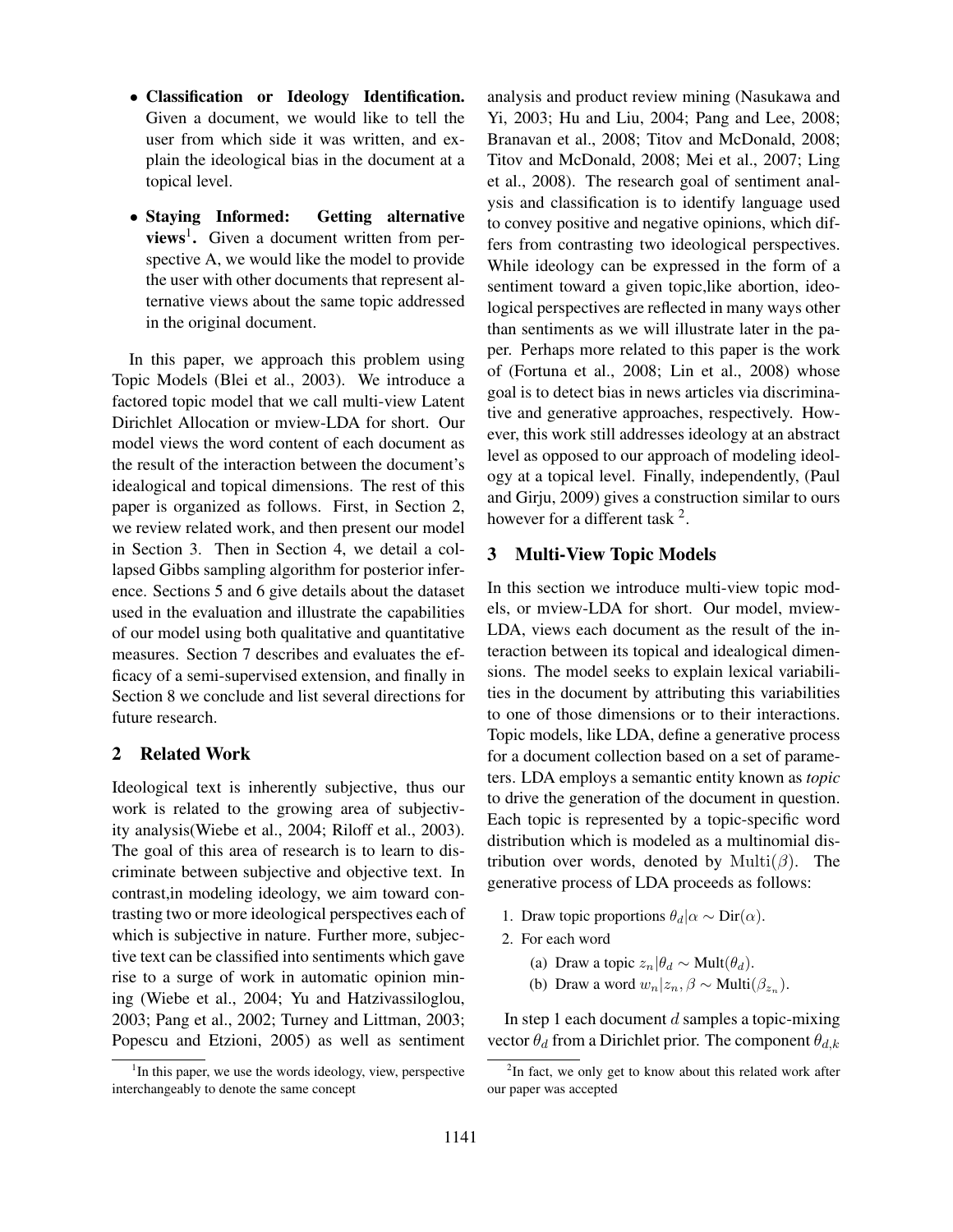

Figure 1: A plate diagram of the graphical model.

of this vector defines how likely topic k will appear in document d. For each word in the document  $w_n$ , a topic indicator  $z_n$  is sampled from  $\theta_d$ , and then the word itself is sampled from a topic-specific word distribution specified by this indicator. Thus LDA can capture and represent lexical variabilities via the components of  $\theta_d$  which represents the topical content of the document. In the next section we will explain how our new model mview-LDA can capture other sources of lexical variabilities beyond topical content.

#### 3.1 Multi-View LDA

As we noted earlier, LDA captures lexical variabilities due to topical content via  $\theta_d$  and the set of topics  $\beta_{1:K}$ . In mview-LDA each document d is tagged with the ideological view it represents via the observed variable  $v_d$  which takes values in the discrete range:  $\{1, 2, \dots, V\}$  as shown in Fig. 1. For simplicity, lets first assume that  $V = 2$ . The topics  $\beta_{1:K}$ retain the same meaning: a set of  $K$  multinomial distributions each of which represents a given theme or factual topic. In addition, we utilize an ideologyspecific topic  $\Omega_v$  which is again a multinomial distribution over the same vocabulary.  $\Omega_v$  models the abstract belief shared by all the documents written from view  $v$ . In other words, if  $v$  denotes the liberal perspective, then  $\Omega_v$  gives high probability to words like progressive, choice, etc. Moreover, we defined a set of  $K \times V$  topics that we refer to as ideologyspecific topics. For example, topic  $\phi_{v,k}$  represents how ideology  $v$  addresses topic  $k$ . The generative process of a document d with ideological view  $v_d$ 

proceeds as follows:

- 1. Draw  $\xi_d \sim \text{Beta}(a_1, b_1)$
- 2. Draw topic proportions  $\theta_d | \alpha \sim \text{Dir}(\alpha_2)$ .
- 3. For each word  $w_n$

\n- (a) Draw 
$$
x_{n,1} \sim \text{Bernoulli}(\xi_d)
$$
\n- (b) If  $(x_{n,1} = 1)$
\n- i. Draw  $w_n | x_{n,1} = 1 \sim \text{Multi}(\Omega_{v_d})$
\n- (c) If  $(x_{n,1} = 0)$
\n- i. Draw  $z_n | \theta_d \sim \text{Multi}(\theta_d)$ .
\n- ii. Draw  $x_{n,2} | v_d, z_n \sim \text{Bernoulli}(\lambda_{z_n})$
\n- iii. If  $(x_{n,2} = 1)$
\n- A. Draw  $w_n | z_n, \beta \sim \text{Multi}(\beta_{z_n})$ .
\n- iv. If  $(x_{n,2} = 0)$
\n- A. Draw  $w_n | v_d, z_n \sim \text{Multi}(\phi_{v_d, z_n})$ .
\n

In step 1, we draw a document-specific biased  $\text{coin}, \xi_d$ . The bias of this coin determines the proportions of words in the document that are generated from its ideology background topic  $\Omega_{v_d}$ . As in LDA, we draw the document-specific topic proportion  $\theta_d$  from a Dirichlet prior.  $\theta_d$  thus controls the lexical variabilities due to topical content inside the document.

To generate a word  $w_n$ , we first generate a coin flip  $x_{n,1}$  from the coin  $\xi_d$ . If it turns head, then we proceed to generate this word from the ideologyspecific topic associated with the document's ideological view  $v_d$ . In this case, the word is drawn independently of the topical content of the document, and thus accounts for the lexical variation due to the ideology associated with the document. The proportion of such words is document-specific by design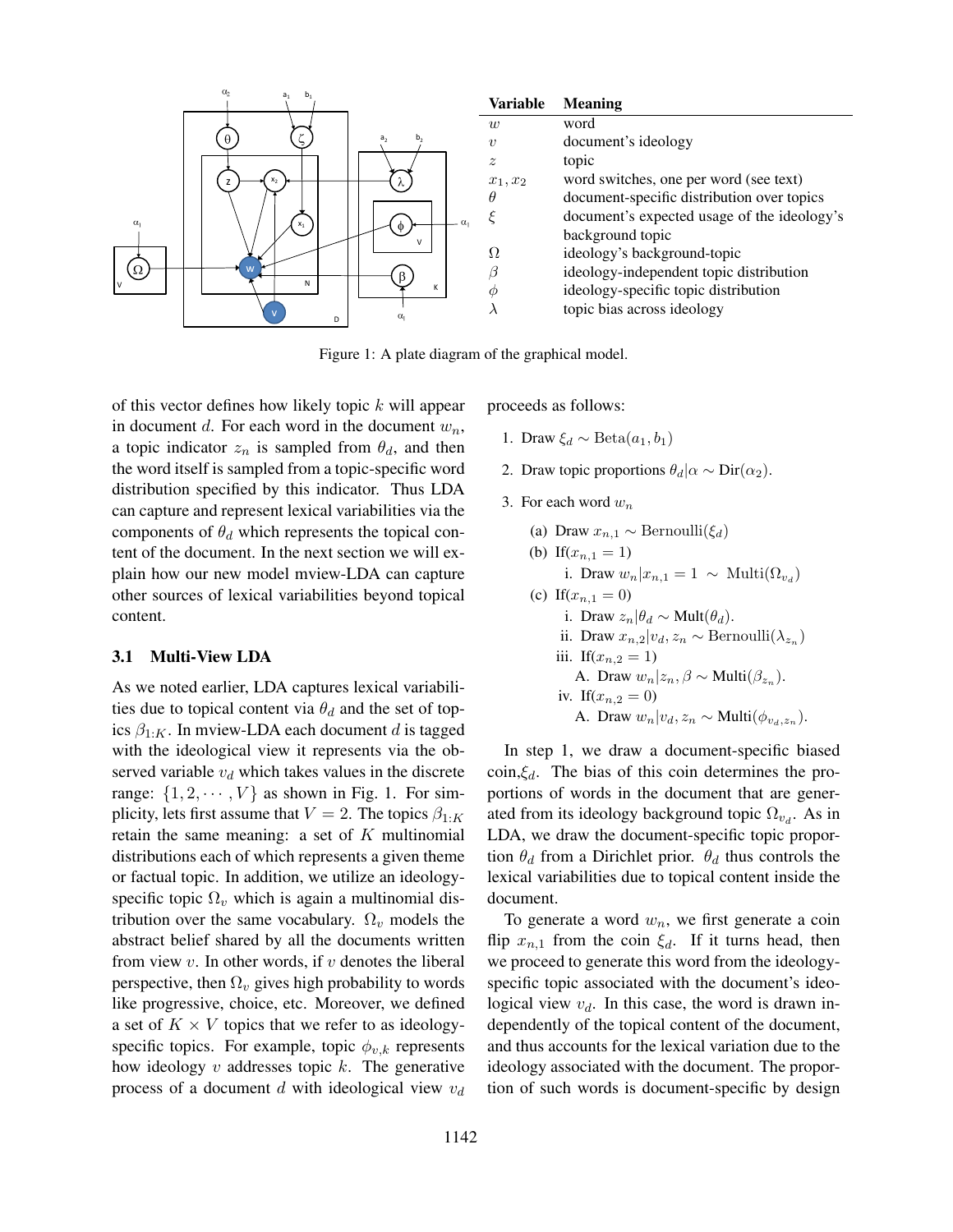and depends on the writer's style to a large degree. If  $x_{n,1}$  turns to be tail, we proceed to the next step and draw a topic-indicator  $z_n$ . Now, we have two choices: either to generate this word directly from the ideology-independent portion of the topic  $\beta_{z_n}$ , or to draw the word from the ideology-specific portion  $\phi_{v_d,z_n}$ . The choice here is **not** document specific, but rather depends on the interaction between the ideology and the specific topic in question. If the ideology associated with the document holds a strong opinion or view with regard to this topic, then we expect that most of the time we will take the second choice, and generate  $w_n$  from  $\phi_{v_d,z_n}$ ; and vice versa. This decision is controlled by the Bernoulli variable  $\lambda_{z_n}$ . Therefore, in step *c.ii*, we first generate a coin flip  $x_{n,2}$  from  $\lambda_{z_n}$ . Based on  $x_{n,2}$  we either generate the word from the ideologyindependent portion of the topic  $\beta_{z_n}$ , and this constitutes how the model accounts for lexical variation due to the topical content of the document, or generate the word from the ideology-specific portion of the topic  $\phi_{v_d,z_n}$ , and this specifies how the model accounts for lexical variation due to the interaction between the topical and ideological dimensions of the document.

Finally, it is worth mentioning that the decision to model  $\lambda_{z_n}^3$  at the topic-ideology level rather than at the document level, as we have done with  $\xi_d$ , stems from our goal to capture ideology-specific behavior on a corpus level rather than capturing documentspecific writing style. However, it is worth mentioning that if one truly seeks to measure the degree of bias associated with a given document,then one can compute the frequency of the event  $x_{n,2} = 0$  from posterior samples. In this case,  $\lambda_{z_n}$  acts as the prior bias only. Moreover, computing the frequency of the event  $x_{n,2} = 0$  and  $z_n = k$  gives the document's bias toward topic  $k$  per se.

Finally, it is worth mentioning that all multinomial topics in the model:  $\beta$ ,  $\Omega$ ,  $\phi$  are generated once for the whole collection from a symmetric Dirichlet prior, similarly, all bias variables,  $\lambda_{1:K}$  are sampled from a Beta distribution also once at the beginning of the generative process.

# 4 Posterior Inference Via Collapsed Gibbs Sampling

The main tasks can be summarized as follows:

- Learning: Given a collection of documents, find a point estimate of the model parameters (i.e.  $\beta$ ,  $\Omega$ ,  $\phi$ ,  $\lambda$ , etc.).
- Inference: Given a new document, and a point estimate of the model parameters, find the posterior distribution of the latent variables associated with the document at hand:  $(\theta_d, \{x_{n,1}\}, \{z_n\}, \{x_{n,2}\}).$

Under a hierarchical Bayesian setting, like the approach we took in this paper, both of these tasks can be handled via posterior inference. Under the generative process, and hyperparmaters choices, outlined in section 3, we seek to compute:

$$
P(\mathbf{d}_{1:D},\beta_{1:K},\mathbf{\Omega}_{1:V},\phi_{1:\mathbf{V},\mathbf{1:K}},\lambda_{1:K}|\alpha,a,b,\mathbf{w},\mathbf{v}),
$$

where d is a shorthand for the hidden variables  $(\theta_d, \xi_d, \mathbf{z}, \mathbf{x_1}, \mathbf{x_2})$  in document d. The above posterior probability is unfortunately intractable,and we approximate it via a collapsed Gibbs sampling procedure (Griffiths and Steyvers, 2004; Gelman et al., 2003) by integrating out, i.e. collapsing, the following hidden variables: the topic-mixing vectors  $\theta_d$  and the ideology bias  $\xi_d$  for each document, as well as all the multinomial topic distributions:  $(\beta, \Omega)$ and  $\phi$ ) in addition to the ideology-topic biases given by the set of  $\lambda$  random variables.

Therefore, the state of the sampler at each iteration contains only the following topic indicators and coin flips for each document:  $(z, x_1, x_2)$ . We alternate sampling each of these variables conditioned on its Markov blanket until convergence. At convergence, we can calculate expected values for all the parameters that were integrated out, especially for the topic distributions, for each document's latent representation (mixing-vector) and for all coin biases. To ease the calculation of the Gibbs sampling update equations we keep a set of sufficient statistics (SS) in the form of co-occurrence counts and sum matrices of the form  $C_{eq}^{EQ}$  to denote the number of times instance  $e$  appeared with instance  $q$ . For example,  $C_{wk}^{WK}$  gives the number of times word w was sampled from the ideology-independent portion of

<sup>&</sup>lt;sup>3</sup>In an earlier version of the work we modeled  $\lambda$  on a perideology basis, however, we found that using a single shared  $\lambda$ results in more robust results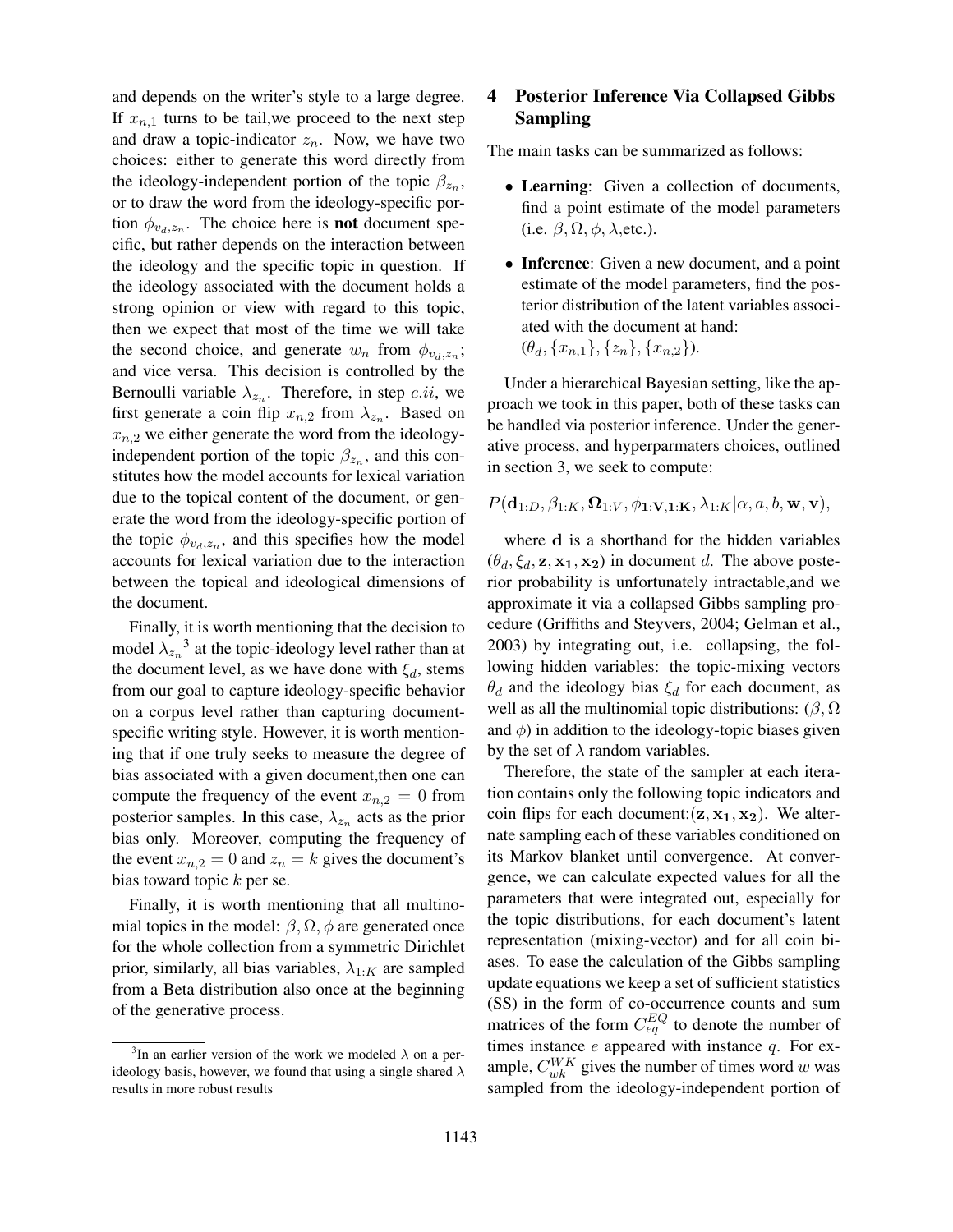topic k. Moreover, we follow the standard practice of using the subscript  $-i$  to denote the same quantity it is added to without the contribution of item *i*. For example,  $C_{wk,-i}^{WK}$  is the same as  $C_{wk}^{WK}$  without the contribution of word  $w_i$ . For simplicity, we might drop dependencies on the document whenever the meaning is implicit form the context.

For word  $w_n$  in document d, instead of sampling  $z_n, x_{n,1}, x_{n,2}$  independently, we sample them as a block as follows:

$$
P(x_{n,1} = 1 | w_n = w, v_d = v) \propto
$$
  

$$
(C_{d1,-n}^{DX_1} + a_1) \times \frac{C_{vw,-n}^{VW} + \alpha_1}{\sum_{w'} (C_{vw',-n}^{VW} + \alpha_1)}
$$

$$
P(x_{n,1} = 0, x_{2,n} = 1, z_n = k | w_n = w, v_d = v)
$$
  

$$
\propto (C_{d0,-n}^{DX_1} + b_1) \times \frac{C_{k1,-n}^{K X_2} + a_2}{C_{k1,-n}^{K X_2} + C_{k0,-n}^{K X_2} + a_2 + b_2}
$$
  

$$
\times \frac{C_{kw,-n}^{KW} + \alpha_1}{\sum_{w'} (C_{kw',-n}^{KW} + \alpha_1)} \times \frac{C_{dk,-n}^{DK} + \alpha_2}{\sum_{k'} (C_{dk',-n}^{DK} + \alpha_2)}
$$

$$
P(x_{n,1} = 0, x_{2,n} = 0, z_n = k | w_n = w, v_d = v)
$$
  

$$
\propto (C_{d0,-n}^{DX_1} + b_1) \times \frac{C_{k0,-n}^{KX_2} + b_2}{C_{k1,-n}^{KX_2} + C_{k0,-n}^{KX_2} + a_2 + b_2}
$$
  

$$
\times \frac{C_{vkw,-n}^{VKW} + \alpha_1}{\sum_{w'} (C_{vkw',-n}^{VKW} + \alpha_1)} \times \frac{C_{dk,-n}^{DK} + \alpha_2}{\sum_{k'} (C_{dk',-n}^{DK} + \alpha_2)}
$$

The above three equations can be normalized to form a  $2 * K + 1$  multinomial distribution: one component for generating a word from the ideology topic, K components for generating the word from the ideology-independent portion of topic  $k =$  $1, \dots, K$ , and finally K components for generating the word from the ideology-specific portion of topic  $k = 1, \dots, K$ . Each of these  $2 * K + 1$ cases corresponds to a unique assignment of the variables  $z_n, x_{n,1}, x_{n,2}$ . Therefore, our Gibbs sampler just repeatedly draws sample from this  $2*K+1$ components multinomial distribution until convergence. Upon convergence, we compute point estimates for all the collapsed variables by a simple marginalization of the appropriate count matrices. During inference, we hold the corpus-level count matrices fixed, and keep sampling from the above

 $2*K + 1$ -component multinomial while only changing the document-level count matrices:  $C^{DK}$ ,  $C^{DX_1}$ until convergence. Upon convergence, we compute estimates for  $\xi_d$  and  $\theta_d$  by normalizing  $C^{DK}$  and  $C^{DX_1}$  (or possibly averaging this quantity across posterior samples). As we mentioned in Section 3, to compute the ideology-bias in addressing a given topic say  $k$  in a given document, say  $d$ , we can simply compute the expected value of the event  $x_{n,2} =$ 0 and  $z_n = k$  across posterior samples.

## 5 Data Sets

We evaluated our model over three datasets: the bitterlemons croups and a two political blog-data set. Below we give details of each dataset.

#### 5.1 The Bitterlemons dataset

The bitterlemons corpus consists of the articles published on the website http://bitterlemons.org/. The website is set up to contribute to mutual understanding between Palestinians and Israelis through the open exchange of ideas. Every week, an issue about the Israeli-Palestinian conflict is selected for discussion, and a Palestinian editor and an Israeli editor contribute one article each addressing the issue. In addition, the Israeli and Palestinian editors invite one Israeli and one Palestinian to express their views on the issue. The data was collected and pre-proceed as describes in (Lin et al., 2008). Overall, the dataset contains 297 documents written from the Israeli's point of view, and 297 documents written from the Palestinian's point of view. On average each document contains around 740 words. After trimming words appearing less than 5 times, we ended up with a vocabulary size of 4100 words. We split the dataset randomly and used 80% of the documents for training and the rest for testing.

## 5.2 The Political Blog Datasets

The first dataset refereed to as *Blog-1* is a subset of the data collected and processed in (Yano et al., 2009). The authors in (Yano et al., 2009) collected blog posts from blog sites focusing on American politics during the period November 2007 to October 2008. We selected three blog sites from this dataset: the Right Wing News (right-ideology) ; the Carpetbagger, and Daily Kos as representatives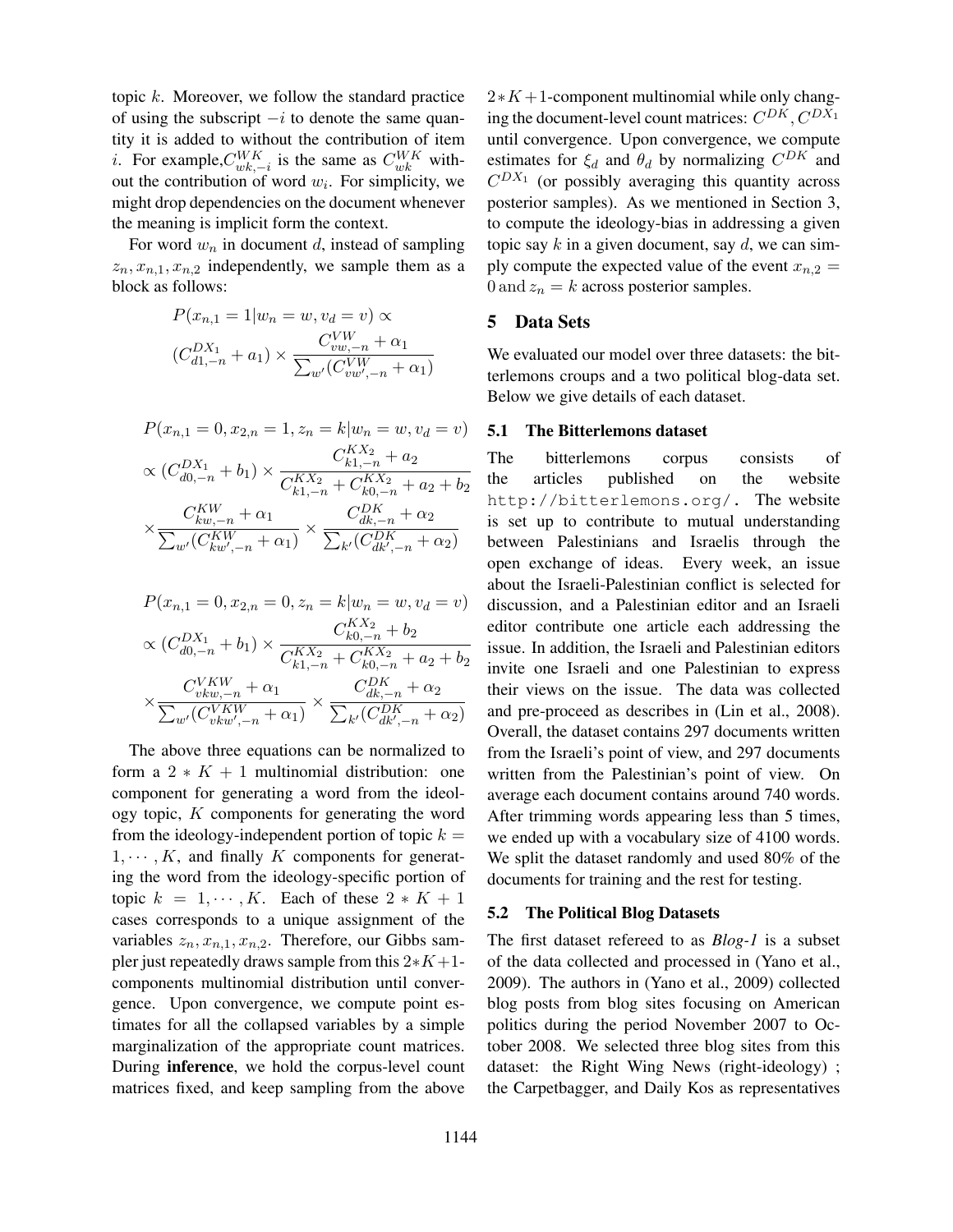

Figure 2: Illustrating the big picture overview over the bitterlemons dataset using few topics. Each box lists the top words in the corresponding multinomial topic distribution. See text for more details

of the liberal view (left-ideology). After trimming short posts of less than 20 words, we ended up with 2040 posts distributed as 1400 from the left-wing and the rest from the right-wing. On average, each post contains around 100 words and the total size of the vocabulary is 14276 words. For this dataset, we followed the train-test split in (Yano et al., 2009). In this split each blog is represented in both training and test sets. Thus this dataset does not measure the model's ability to generalize to a totally different writing style.

The second dataset refereed to as *Blog-2* is similar to Blog-1 in its topical content and time frame but larger in its blog coverage (Eisenstein and Xing, 2010). Blog-2 spans 6 blogs: three from the leftwing and three from the right-wing. The dataset contains 13246 posts. After removing words that appear less then 20 times, the total vocabulary becomes 13236 with an average of 200 words per post. We used 4 blogs (2 from each view) for training and held two blogs (one from each view) for testing. Thus this dataset measures the model's ability

to generalize to a totally new blog.

# 6 Experimental Results

In this section we gave various qualitative and quantitative evaluations of our model over the datasets listed in Section 5. For all experiments, we set  $\alpha_1 = .01, \alpha_2 = .1, a = 1$  and  $b = 1$ . We run Gibbs sampling during training for 1000 iterations. During inference, we ran Gibbs sampling for 300 iterations, and took 10 samples, with 50-iterations lag, for evaluations.

## 6.1 Visualization and Browsing

One advantage of our approach is its ability to create a "big-picture" overview of the interaction between ideology and topics. In figure 2 we show a portion of that diagram over the bitterlemons dataset. First note how the ideology-specific topics in both ideology share the top-three words, which highlights that the two ideologies seek peace even though they still both disagree on other issues. The figure gives example of three topics: the US role, the Roadmap peace process, and the Arab involvement in the conflict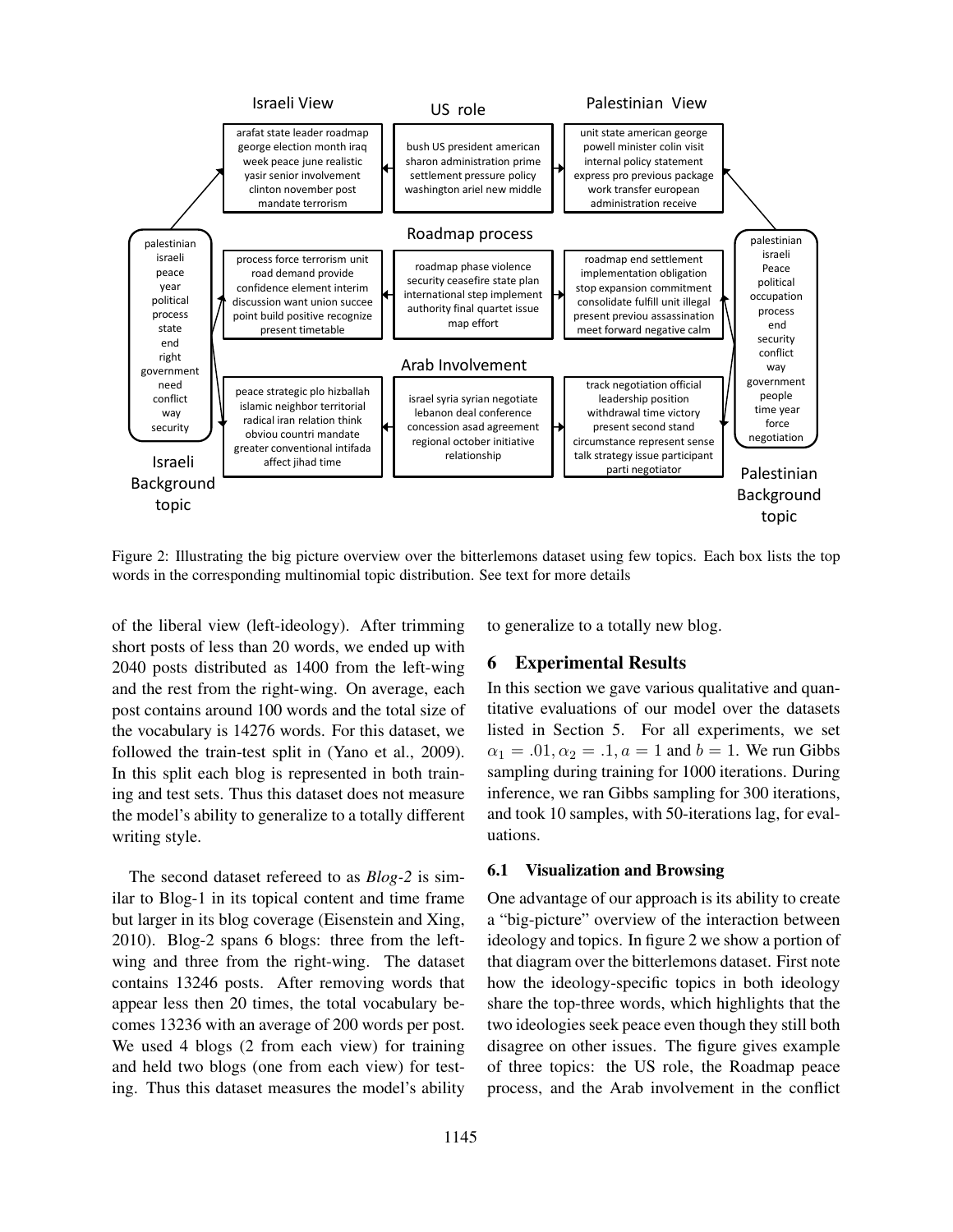(the name of these topics were hand-crafted). For each topic, we display the top words in the ideologyindependent part of the topic  $(\beta)$ , along with top words in each ideology's view of the topic  $(\phi)$ .

For example, when discussing the roadmap process, the Palestinian view brings the following issues: [the Israeli side should] implement the obligatory points in this agreement, stop expansion of settlements, and move forward to the commitments brought by this process. On the other hand, the Israeli side brings the following points: [Israelis] need to build confidence [with Palestinian], address the role of terrorism on the implementation of the process, and ask for a positive recognition of Israel from the different Palestinian political parties. As we can see, the ideology-specific portion of the topic needn't always represent a sentiment shared by its members toward a given topic, but it might rather includes extra important dimensions that need to be taken into consideration when addressing this topic.

Another interesting topic addresses the involvement of the neighboring Arab countries in the conflict. From the Israeli point of view, Israel is worried about the existence of hizballah [in lebanon] and its relationship with radical Iran, and how this might affect the Palestinian-uprising (Intifada) and Jihad. From the other side, the Palestinians think that the Arab neighbors need to be involved in the peace process and negotiations as some of these countries like Syria and Lebanon are involved in the conflict.

The user can use the above chart as an entry point to retrieve various documents pertinent to a given topic or to a given view over a specific topic. For instance, if the user asks for a representative sample of the Israeli(Palestinian) view with regard to the roadmap process, the system can first retrieve documents tagged with the Israeli(Palestinian) view and having a high topical value in their latent representation  $\theta$  over this topic. Finally, the system then sorts these documents by how much bias they show over this topic. As we discussed in Section 4, this can be done by computing the expected value of the event  $x_{n,2} = 0$  and  $z_n = k$  where k is the topic under consideration.

# 6.2 Classification

We have also performed a classification task over all the datasets. The Scenario proceeded as follows. We train a model over the training data with various number of topics. Then given a test document, we predict its ideology using the following equation:

$$
v_d = \text{arg} max_{v \in V} P(\mathbf{w_d}|v); \quad (1)
$$

We use three baselines. The first baseline is an SVM classifier trained on the normalized word frequency of each document. We trained SVM using a regularization parameter in the range  $\{1, 10, 20, \dots, 100\}$  and report the best result (i.e. no cross-validation was performed). The other two are supervised LDA models: supervised LDA (sLDA) (Wang et. al., 2009; Blei and McCauliffe, 2007) and discLDA (Lacoste-Julien et al., 2008). discLDA is a conditional model that divides the available number of topics into class-specific topics and shared-topics. Since the code is not publicly available, we followed the same strategy in the original paper and share  $0.1K$  topics across ideologies and then divide the rest of the topics between ideologies<sup>4</sup>. However, unlike our model, there are no internal relationships between these two sets of topics. The decision rule employed by discLDA is very similar to the one we used for mview-LDA in Eq (1). For sLDA, we used the publicly available code by the authors.

As shown in Figure 3, our model performs better than the baselines over the three datasets. We should note from this figure that mview-LDA peaks at a small number of topics, however, each topic is represented by three multinomials. Moreover, it is evident from the figure that the experiment over the blog-2 dataset which measures each model's ability to generalizes to a totally unseen new blog is a harder task than generalizing to unseen posts form the same blog. However, our model still performs competitively with the SVM baseline. We believe that separating each topic into an ideology-independent part and ideology-specific part is the key behind this performance, as it is expected that the new blogs would still share much of the ideology-independent parts of the topics and hopefully would use similar (but

<sup>4</sup> (Lacoste-Julien et al., 2008) gave an optimization algorithm for learning the topic structure (transformation matrix), however since the code is not available, we resorted to one of the fixed splitting strategies mentioned in the paper. We tried other splits but this one gives the best results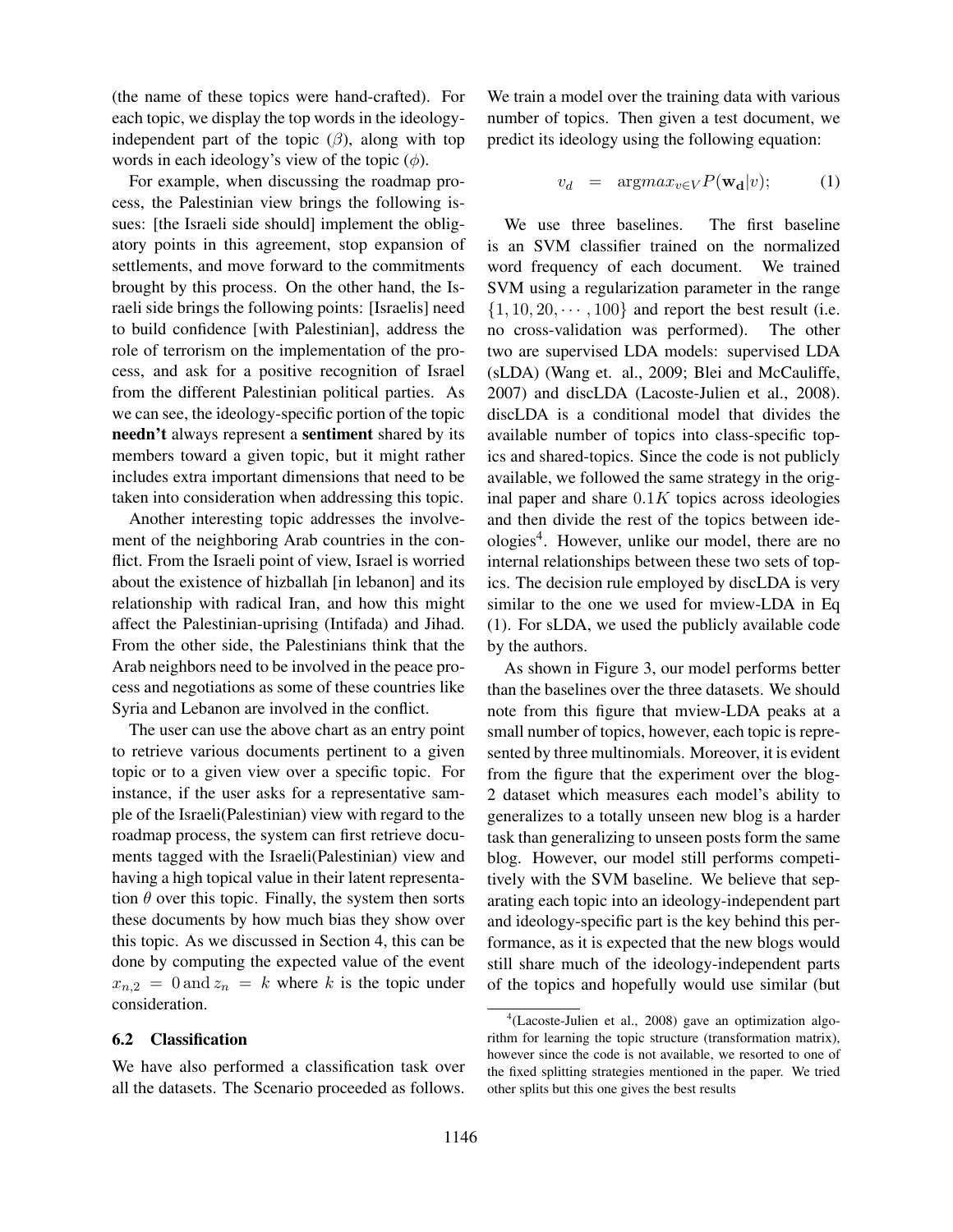

Figure 3: Classification accuracy over the Bitterlemons dataset in (a) and over the two blog datasets in (b) and (c). For SVM we give the best result obtained across a wide range of the SVM's regularization parameter(not the cross-validation result).

no necessarily all) words from the ideology-specific parts of each topic when addressing this topic.

Finally, it should be noted that the bitterlemons dataset is a multi-author dataset and thus the models were tested on some authors that were not seen during training, however, two factors contributed to the good performance by all models over this dataset. The first being the larger size of each document (740 words per document as compared to 200 words per post in blog-2) and the second being the more formal writing style in the bitterlemons dataset.

# 6.3 An Ablation Study

To understand the contribution of each component of our model, we conducted an ablation study over the bitterlemons dataset. In this experiment we turnedoff one feature of our model at a time and measured the classification performance. The results are shown in Figure 4. Full, refers to the full model; No- $\Omega$  refers to a model in which the ideology-specific background topic  $\Omega$  is turned-off; and No- $\phi$  refers to a model in which the ideology-specific portions of the topics are turned-off. As evident from the figure,  $\phi$  is more important to the model than  $\Omega$  and the difference in performance between the full model and the No- $\phi$  model is rather significant. In fact without  $\phi$  the model has little power to discriminate between ideologies beyond the ideology-specific background topic  $Ω$ .

#### 6.4 Retrieval: Getting the Other Views

To evaluate the ability of our model in finding alternative views toward a given topic, we conducted the following experiment over the Bitterlemons corpus. In this corpus each document is associated with a meta-topic that highlights the issues addressed in this document like: "A possible Jordanian role",



Figure 4: An Ablation study over the bitterlemons dataset.

"Demography and the conflict",etc. There are a total of 148 meta-topics. These topics were not used in fitting our model but we use them in the evaluation as follows. We divided the dataset into 60% for training and 40% for testing. We trained mview-LDA over the training set, and then used the learned model to infer the latent representation of the test documents as well as their ideologies. We then used each document in the training set as a query to retrieve documents from the test set that address the same meta-topic in the query document but from the other-side's perspective. Note that we have access to the view of the query document but not the view of the test document. Moreover, the value of the metatopic is only used to construct the ground-truth result of each query over the test set. In addition to mview-LDA, we also implemented a strong baseline using SVM+Dirichlet smoothing that we will refer to as LM. In this baseline, we build an SVM classifier over the training set, and use Dirichlet-smoothing to represent each document (in test and training set) as a multinomial-distribution over the vocabulary. Given a query document  $d$ , we rank documents in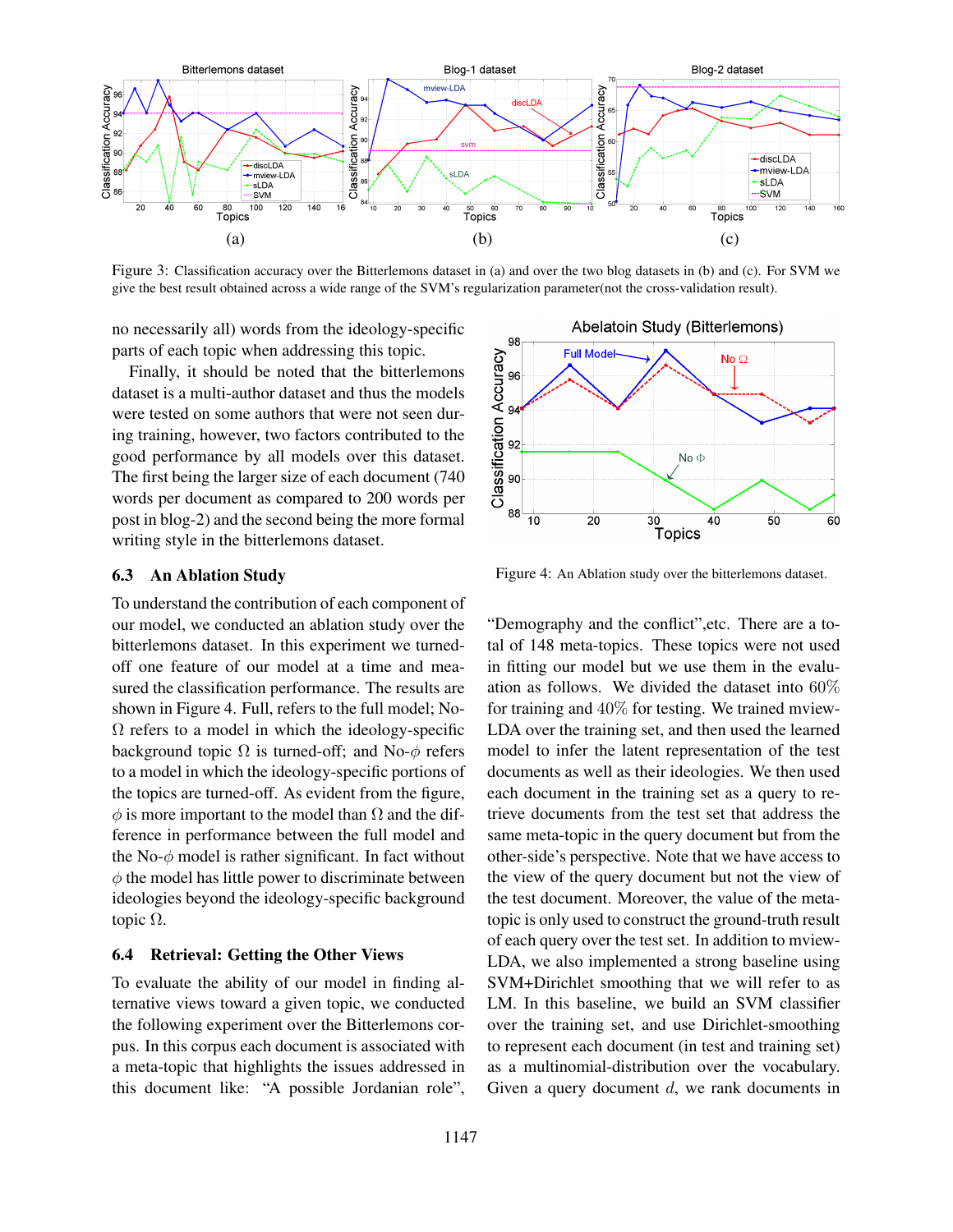

Figure 5: Evaluating the performance of the view-Retrieval task. Figure compare performance between mview-LD vs. an SVM+a smoothed language model approach using three measures: average rank, best rank and rank at full recall. ( *Lower better*) .

,

the test set by each model as follows:

- mview-LDA: we computed the cosine-distance between  $\theta_d^{\text{mv-LDA}-shared}$  $\frac{\text{mv}-\text{LDA}-\text{shared}}{d}$  and  $\theta_{d'}^{\text{mv}-\text{LDA}-\text{shared}}$  $d'$ weighted by the probability that  $d'$  is written from a different view than  $v_d$ . The latter quantity can be computed by normalizing  $P(v|d')$ . Moreover,  $\theta_{d,k}^{\text{mv}-\text{LDA}-shared} \propto$  $\sum_{n} I[(x_{n,1} = 0) \text{ and } (x_{n,2} = 1) \text{ and } (z_n = k)]$ and  $n$  ranges over words in document  $d$ . Intuitively, we would like  $\theta_d^{\text{mv}-\text{LDA}-shared}$  $\frac{1}{d}$  to reflect variation due to the topical content, but not ideological view of the document.
- $\bullet$  LM: For a document  $d'$ , we apply the SVM classifier to get  $P(v|d')$ , then we measure similarity by computing the cosine-distance between the smoothed multinomial-distribution of  $d$  and  $d'$ . We combine these two components as in mview-LDA.

Finally we rank documents in the test set in a descending-order and evaluate the resulting ranking using three measures: the rank at full recall (lowest rank), average rank, and best rank of the ground-truth documents as they appear in the predicted ranking. Figure 5 shows the results across a number of topics. From this figure, it is clear that our model outperforms this baseline over all measures. It should be noted that this is a very hard task since the meta-topics are very fine-grained like: Settlements revisited, The status of the settlements, Is the roadmap still relevant?,The ceasefire and the roadmap: a progress report,etc. We did not attempt to cluster these meta-topics since our goal is just to compare our model against the baseline.

# 7 A Semi-Supervised Extension

In this section we present and assess the efficacy of a semi-supervised extension of mview-LDA. In this setting, the model is given a set of ideologicallylabeled documents and a set of unlabeled documents. One of the key advantages of using a probabilistic graphical model is the ability to deal with hidden variables in a principled way. Thus the only change needed in this case is adding a single step in the sampling algorithm to sample the ideology  $v$  of an unlabeled document as follows:

$$
P(v_d = v | rest) \propto P(\mathbf{w_d} | v_d = v, \mathbf{z_d}, \mathbf{x_{1,d}}, \mathbf{x_{2,d}})
$$

Note that the probability of the indicators  $(x_{1,d}, x_{2,d}, z_d)$  do not depend on the view of the document and thus got absorbed in the normalization constant, and thus one only needs to measures the likelihood of generating the words in the document under the view  $v$ . We divide the words into three groups:  $A_d = \{w_n | x_{n,1} = 1\}$  is the set of words generated from the view-background topic,  $B_{d,k} = \{w_n | z_n = k, x_{n,1} = 0, x_{n,2} = \}$ 1} is the set of words generated from  $\beta_k$ , and  $C_{d,k} = \{w_n | z_n = k, x_{n,1} = 0, x_{n,2} = 0\}$  is the set of words generated from  $\phi_{k,v}$ . The probability of  $B_{d,k}$  does not depend on the value of v and thus can be absorbed into the normalization factor. Therefore, we only need to compute the following probability:  $P(A_d, C_{d,1:K}|v_d = v, rest)$ =

$$
\prod_{k} \int_{\phi_{k,v}} P(C_{d,k}|\phi_{k,v}, rest)p(\phi_{k,v}|rest)d\phi_{k,v}
$$
\n
$$
\times \int_{\Omega} P(A_d|\Omega, rest)p(\Omega|rest)d\Omega \tag{2}
$$

 $\ddot{\phantom{0}}$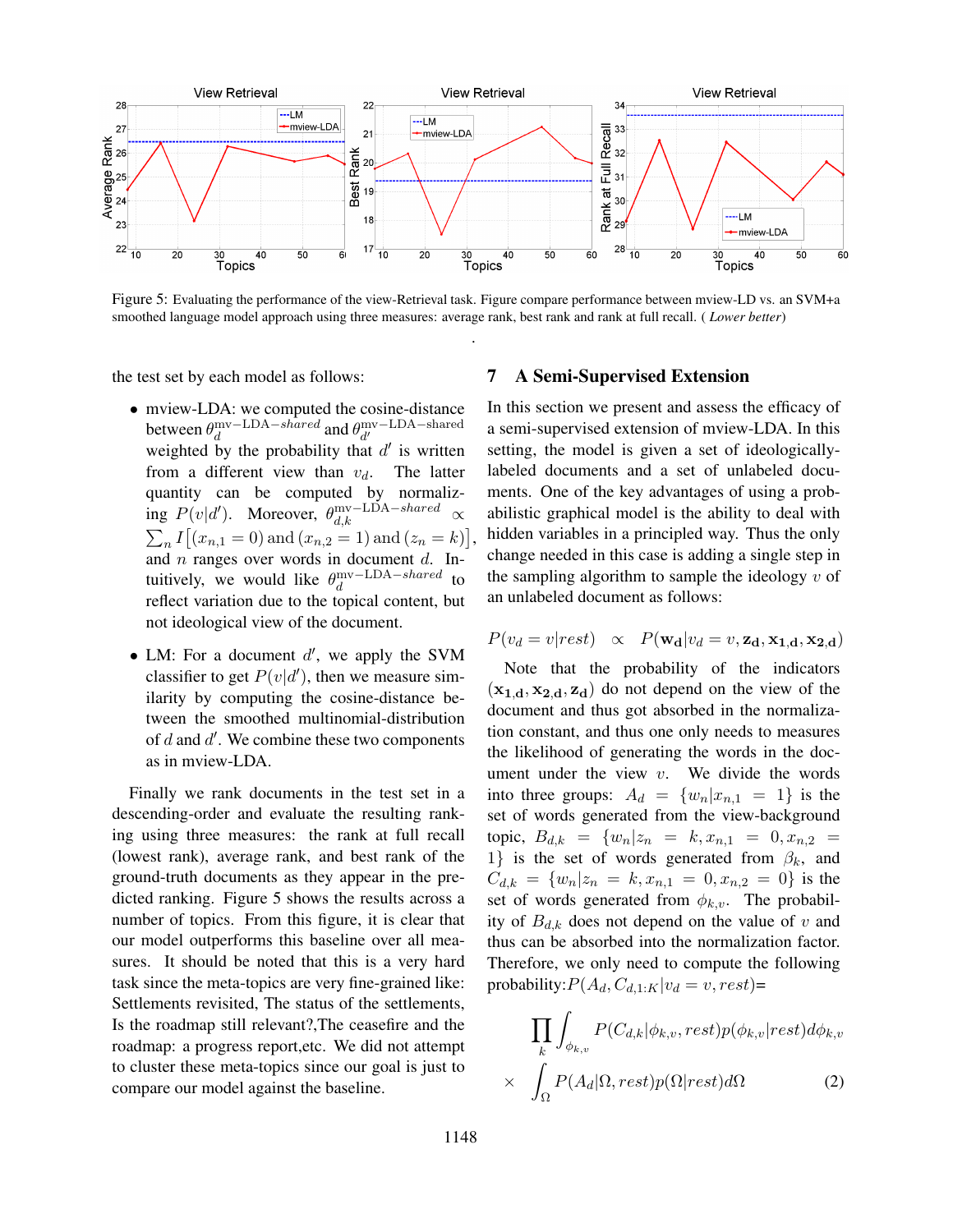All the integrals in (2) reduce to the ratio of two log partition functions. For example, the product of integrals containing  $C_{d,k}$  reduce to:

$$
\prod_{k} \frac{\prod_{w} \Gamma\left(C_{dkw}^{DKW,X_2=0} + C_{vkw,-d}^{VKW} + \alpha_1\right)}{\Gamma\left(\sum_{w} \left[C_{dkw}^{DKW,X_2=0} + C_{vkw,-d}^{VKW} + \alpha_1\right]\right)} \times \frac{\Gamma\left(\sum_{w} \left(C_{vkw}^{VKW} + \alpha_1\right)\right)}{\prod_{w} \Gamma\left(C_{vkw,-d}^{VKW} + \alpha_1\right)} \tag{3}
$$

Unfortunately, the above scheme does not mix well because the value of the integrals in (2) are very low for any view other than the view of the document in the current state of the sampler. This happens because of the tight coupling between  $v_d$ and the indicators  $(x_1, x_2, z)$ . To remedy this problem we used a Metropolis-Hasting step to sample  $(v_d, x_1, x_2, z)$  jointly. We construct a set of V proposals each of which is indexed by a possible view:  $q_v(\mathbf{x_1}, \mathbf{x_2}, \mathbf{z}) = P(\mathbf{x_1}, \mathbf{x_2}, \mathbf{z} | v_d = v, \mathbf{w_d}).$  Since we have a collection of proposal distributions, we select one of them at random at each step. To generate a sample from  $q_{v*}$ (), we run a few iterations of a restricted Gibbs scan over the document d conditioned on fixing  $v_d = v*$  and then take the last sample jointly with  $v*$  as our proposed new state. With probability  $min(r,1)$ , the new state  $(v*, x_1*, x_2*, z*)$  is accepted, otherwise the old state is retained. The acceptance ratio, $r$ , is computed as:  $r = \frac{p(w_d|v*,x_1*,x_2*,z*)}{p(w_d|v*,x_1,x_2,z)}$  $\frac{w_{d} |v^*, \mathbf{x}_1^*, \mathbf{x}_2^*, \mathbf{z}_2^*}{p(w_{d} | v, \mathbf{x}_1, \mathbf{x}_2, \mathbf{z})}$ , where the non-\* variables represent the current state of the sampler. It is interesting to note that the above acceptance ratio is equivalent to a likelihood ratio test. We compute the marginal probability  $P(\mathbf{w}_d|.)$  using the estimated-theta method (Wallach et al., 2009).

We evaluated the semi-supervised extension using the blog-2 dataset as follows. We reveal  $R\%$  of the labels in the training set; then we train mview-LDA only over the labeled portion and train the semisupervised version (ss-mview-LDA) on both the labeled and unlabeled documents. Finally we evaluate the classification performance on the test set. We used  $R = \{20, 40, 80\}$ . The results are given in Table 1 which shows a decent improvement over the supervised mview-LDA.

| R  | mview-LDA | ss-myiew-LDA |
|----|-----------|--------------|
| 80 | 65.60     | 66.41        |
| 60 | 62.31     | 65.43        |
| 20 | 60.87     | 63.25        |

Table 1: Classification performance of the semisupervised model. R is the ratio of labeled documents.

# 8 Discussion and Future Work

In this paper, we addressed the problem of modeling ideological perspective at a topical level. We developed a factored topic model that we called multiView-LDA or mview-LDA for short. mview-LDA factors a document collection into three set of topics: ideology-specific, topic-specific, and ideology-topic ones. We showed that the resulting representation can be used to give a bird-eyes' view to where each ideology stands with regard to mainstream topics. Moreover, we illustrated how the latent structure induced by the model can by used to perform bias-detection at the document and topic level, and retrieve documents that represent alternative views.

It is important to mention that our model induces a hierarchical structure over the topics, and thus it is interesting to contrast it with hierarchical topic models like hLDA (Blei et al., 2003) and PAM (Li and McCallum, 2006; Mimno et al., 2007). First, these models are unsupervised in nature, while our model is supervised. Second, the semantic of the hierarchical structure in our model is different than the one induced by those models since documents in our model are constrained to use a specific portion of the topic structure while in those models documents can freely sample words from any topic. Finally,in the future we plan to extend our model to perform joint modeling and summarization of idealogical discourse.

## 9 Acknowledgment

We thank Jacob Eisenstein, John Lafferty, Tom Mitchell, and the anonymous reviewers for their helpful comments and suggestions. This work is supported in part by grants NSF IIS- 0713379, NSF DBI-0546594 career award to EPX, ONR N000140910758, DARPA NBCH1080007, and AFOSR FA9550010247. EPX is supported by an Alfred P. Sloan Research Fellowship.